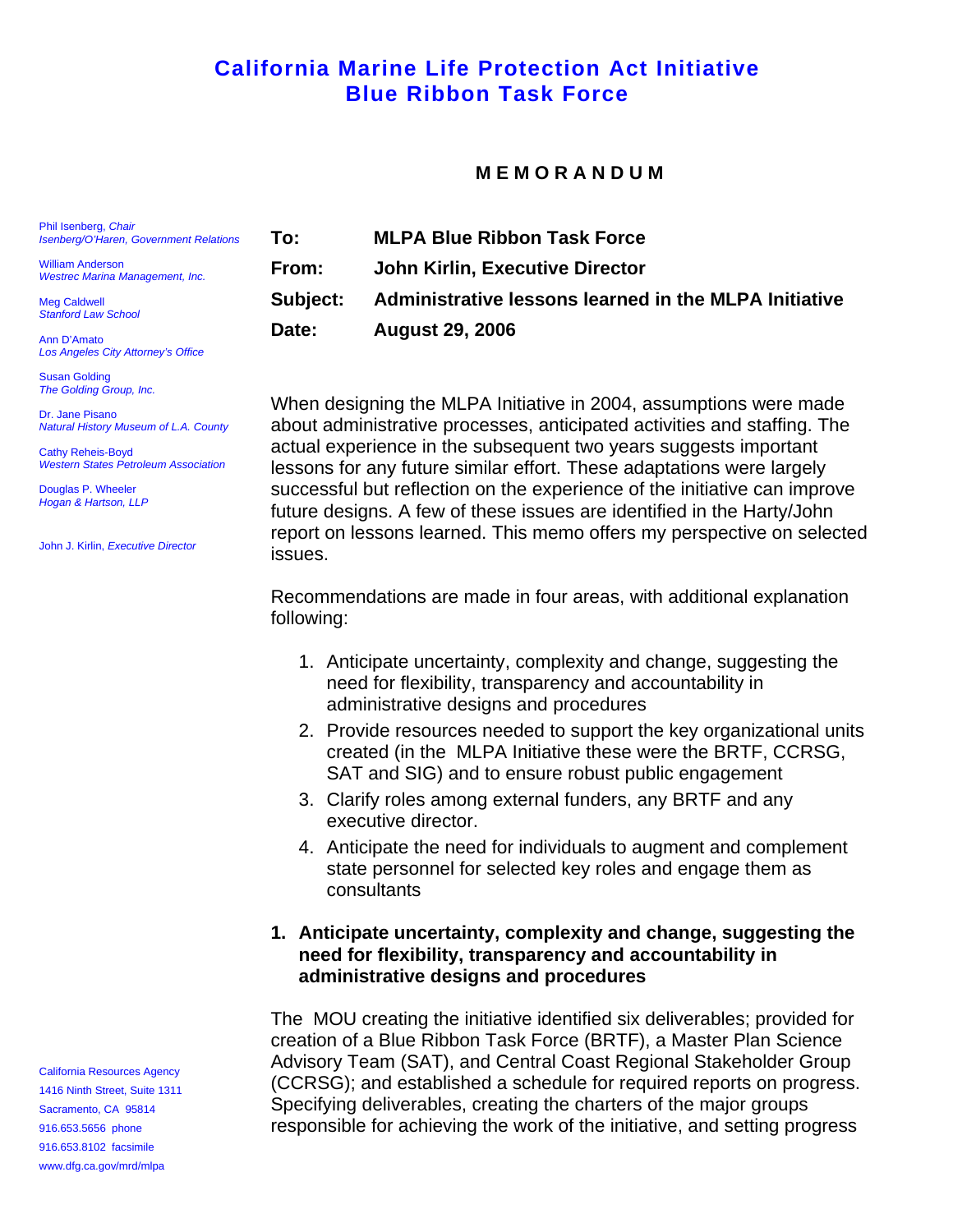report procedures is wholly appropriate and to be expected in any future design similar to the MLPA Initiative. The MOU also detailed an organizational structure (Attachment 1). More detail regarding budget categories and amounts allocated to those categories was provided in the budget provided to the initiative by the Resources Legacy Fund Foundation (Attachment 2).

These details of organizational structure and budget allocations to categories were not good predictors of eventual staffing and expenditures through the MLPA Initiative. The actual organizational structure developed is shown in Attachment 3. Attachment 4 provides a break out of the actual expenditures for the MLPA Central Coast Project into functional categories. Clearly, ways were found to make needed changes in the MLPA Initiative organizational structure and budget format.

Any future effort such as the initiative could begin development of an organizational design and budget from the experiences of the MLPA Initiative and make improvements upon the elements provided at the beginning of this initiative. Most importantly, however, is the general point that ANY initial organizational design and detailed budget allocation to categories is likely to require modification during the course of the effort.

Rather than over-specifying these administrative features, flexibility can be included in the design of the effort. That flexibility should be accompanied by transparency and accountability for use of funds.

### **2. Provide resources needed to support the key organizational units created (in the initiative these were the BRTF, CCRSG, SAT and SIG) and to ensure robust public engagement**

The initial budget allocation to categories and suggested staffing in the original organizational chart did not provide resources needed to support the key organizational units of the initiative or robust public engagement. This is seen most easily in the original budget, which allocated 56% of the projected central coast budget to biological/socioeconomic research and development (\$1,400,000, representing 28.5% of the total) and GIS/mapping/databases (\$1,350,000, representing 27.5% of the total).

By a generous definition of actual expenditures shown on Attachment 4, 31% was spent to bring science into the MLPA Central Coast project (SAT related, planning/data prep/analysis, new data collection and future decision support tools).

In contrast, 30% of expenditures can be considered direction of the project (executive/general administration, BRTF and project management) and 25% can be considered public engagement (stakeholder billed costs, facilitation/outreach, meeting facilities/materials, and public access). Moreover, the direct costs attributed to the volunteers of the BRTF, SAT and CCRSG, were very modest. Most costs were associated with staff work to support those groups.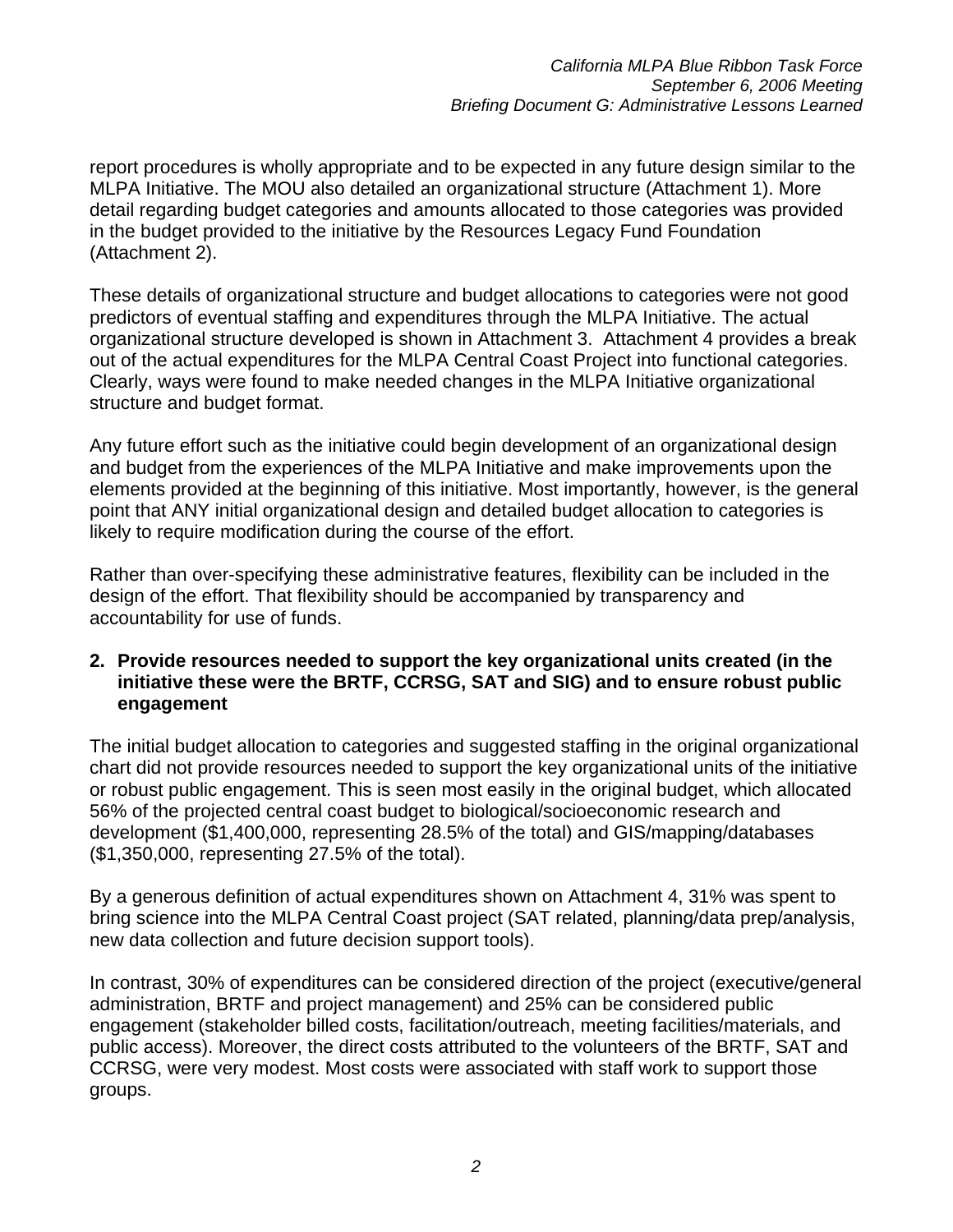In short, adequately supporting the work of the key organizational units of an effort such as the initiative requires extensive work by staff and consultants, including assembling and organizing needed materials, preparing for meetings, and facilitation. In addition, costs of meeting facilities and public access, and web-casting of meetings are substantial. These expenditures should be anticipated in any funding plan and explicitly shown in any budget categories.

### **3. Clarify roles among external funders, any BRTF and any executive director**

The MOU provided for creation of the BRTF to provide overall direction to the initiative and the chair of the BRTF selected an executive director to be responsible for the work program and related staffing of the initiative. As the external funder, RLFF provided invaluable services as fiscal agent, overseeing formal contract relationships, payment to contractors and vendors and keeping fiscal records. To meet its responsibilities to the foundations that provided grants to the initiative, RLFF had its board of directors approve MLPA Initiative contracts greater than \$50,000.

In practice, the executive director requested and received authorization for expenditures in specified areas from the BRTF and then worked with RLFF to put contracts in place consistent with the BRTF authorization. In all cases where they reviewed contracts, the RLFF board approved proposed contracts. However, the dual approval process requires additional effort and can cloud perceptions of who is responsible for decision making.

In future efforts such as the initiative, early attention should be given to clarifying roles among external funders, any BRTF and any executive director. To the extent possible, decision making roles should be separated from fiscal oversight required to satisfy funders.

#### **4. Anticipate the need for individuals to augment and complement state personnel for selected key roles and engage them as consultants**

As was the case with the MLPA Initiative, additional personnel with key skills are likely to be needed for any future Initiative-like effort. In these instances a commitment should be made to recruiting highly skilled individuals who can make significant contributions. The original MLPA Initiative budget identified three key roles with proposed compensation levels approximating state employees' net pay. The initiative entered into either flat-fee or hourly consultant relationships for its key roles and contracts. Additionally as can be seen in the number of contracts shown on Attachment 3, more than 30 consultants were involved in the MLPA Initiative, apparently more than anticipated by those involved in developing the MOU and initial budget.

Future efforts should be designed to expect entering into consulting relationships with individuals and firms and that those contracts are congruent with typical compensation agreements and terms of engagement.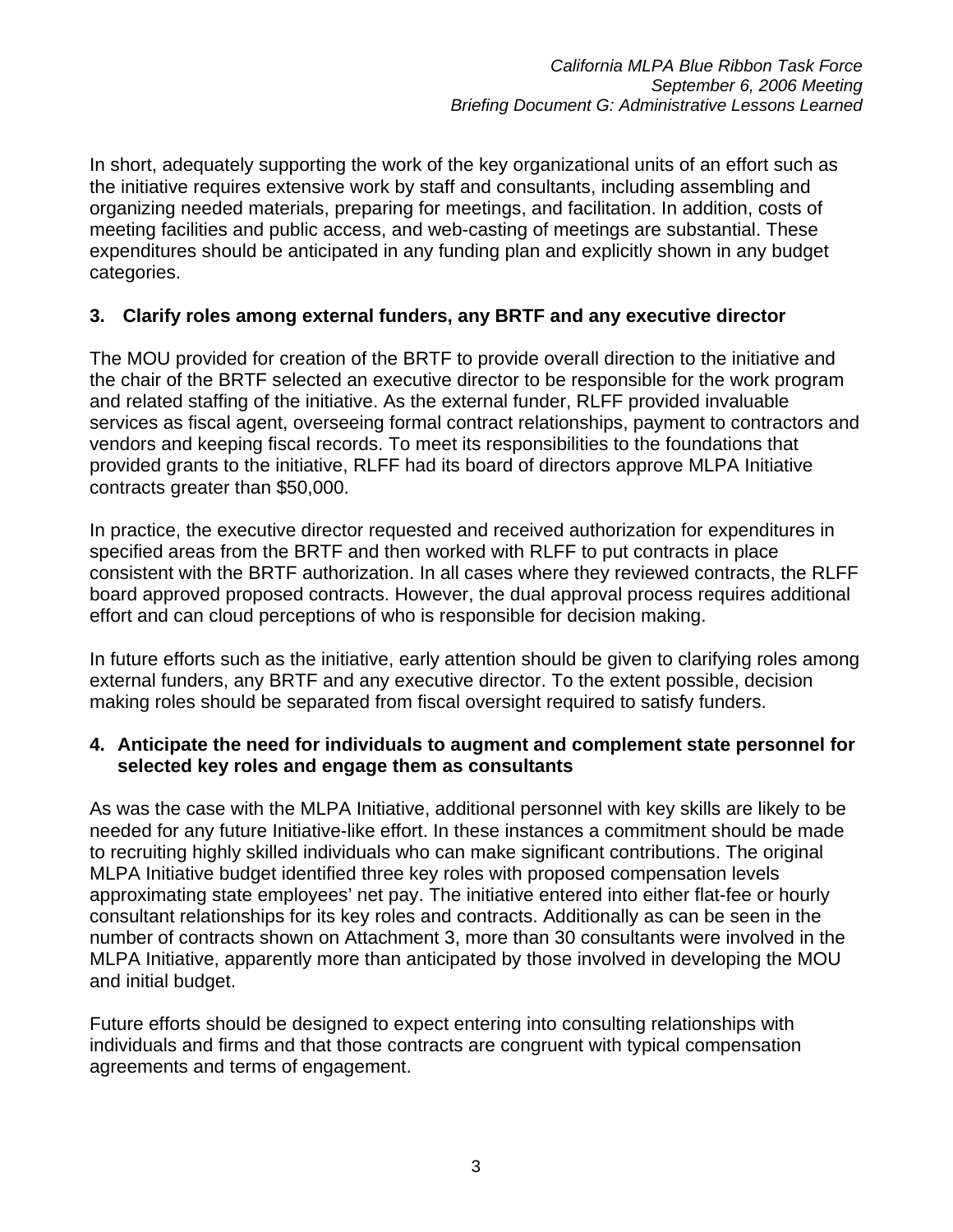### **Attachments**

- 1. MOU Exhibit B, Organizational Chart
- 2. Original budget, total and for central coast, with categories
- 3. Actual MLPA Initiative organizational structure
- 4. Analysis of MLPA Initiative expenditures for Central Coast Project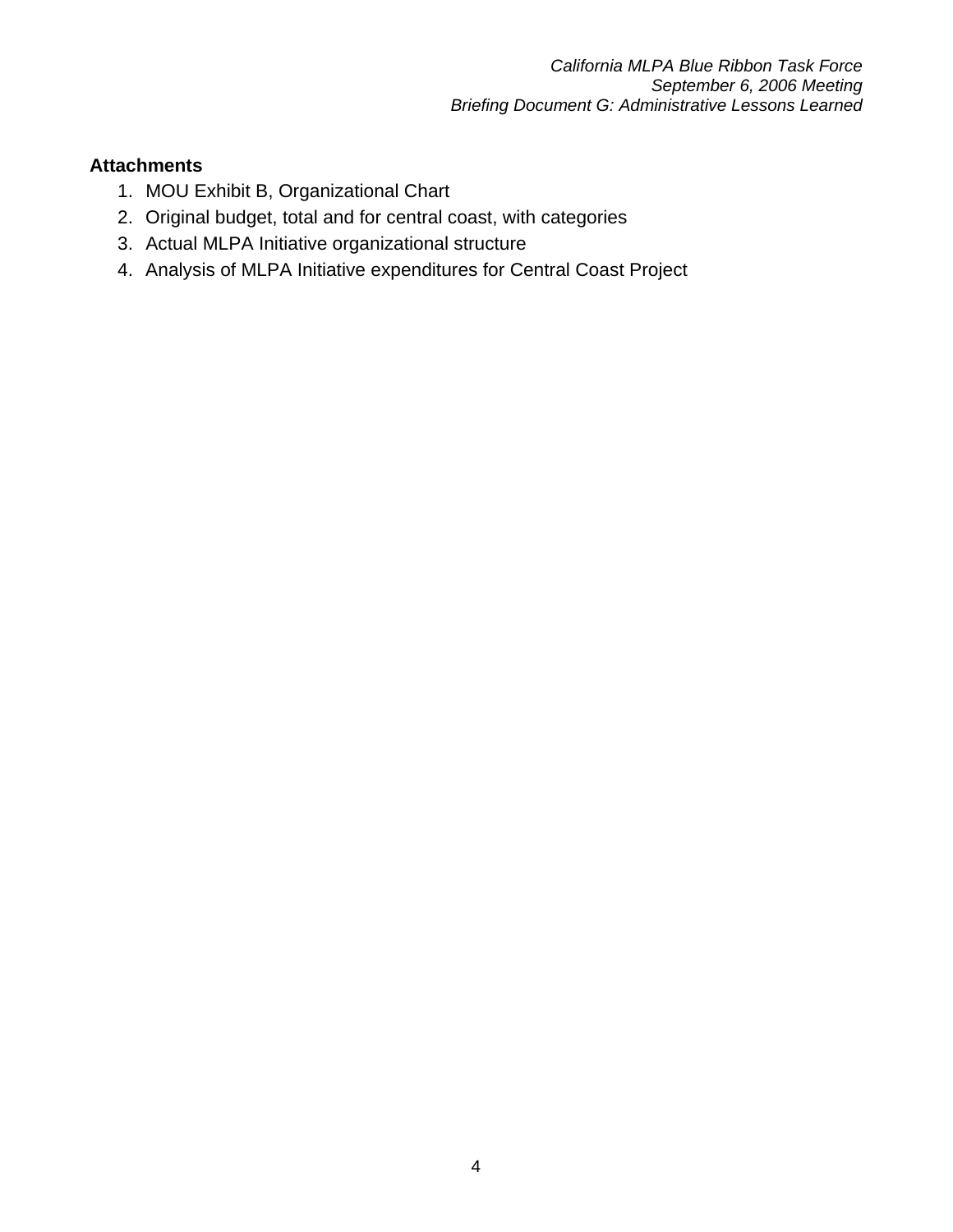#### **EXHIBIT B**

#### **California Marine Life Protection Act Initiative: Organizational Structure**



Appointed by the Secretary for Resources

Steering Committee Members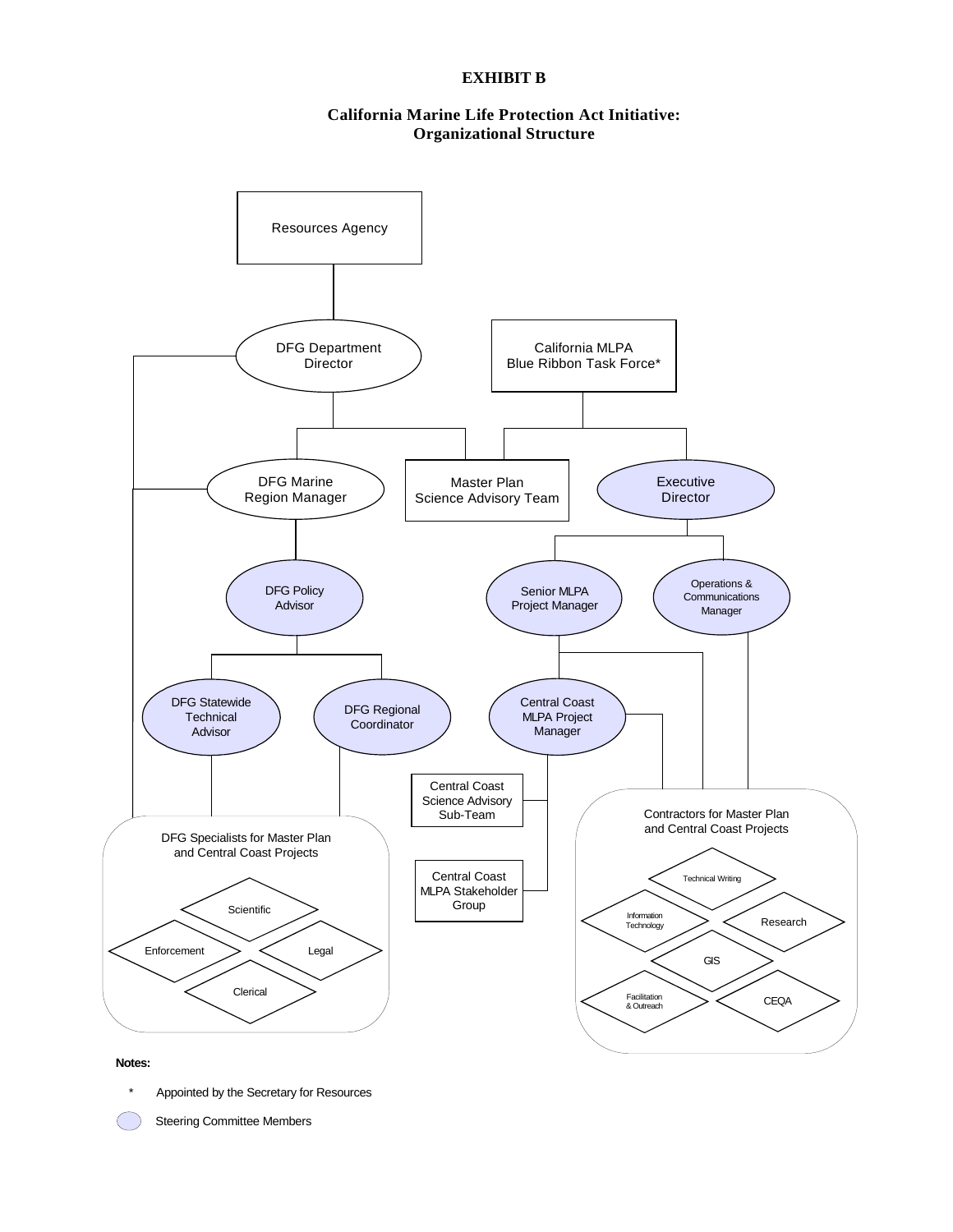### **Attachment 2: Original Budget, Total and Central Coast, with Categories**

# **MLPA Initiative (Years 1-3)**

|                                                 | Total                    | <b>Central Coast</b> |
|-------------------------------------------------|--------------------------|----------------------|
| <b>BUDGET ITEM<sup>1</sup></b>                  | 3-year budget            |                      |
|                                                 | $(8/27/04 - 12/30/06)^2$ |                      |
| <b>Contracted Personnel</b>                     |                          |                      |
| <b>Executive Director</b>                       | 245,000                  | 125,000              |
| Sen. Pgm Mgr                                    | 325,000                  | 215,000              |
| Ops & Com Mgr                                   | 200,000                  | 135,000              |
| Reg Pjt Mgr                                     | 228,000                  | 223,000              |
| DFG staff $3$                                   | 749,333                  | 483,333              |
| <b>Research &amp; Development</b>               |                          |                      |
| Bio/socio research & development                | 2,000,000                | 1,400,000            |
| GIS/mapping/databases                           | 1,870,000                | 1,350,000            |
| Env. review, documentation & analysis           | 475,000                  | 425,000              |
| Stakeholder outreach & communication            | 299,500                  | 214,000              |
| <b>Meetings, Workshops &amp; Travel</b>         |                          |                      |
| Facility, travel, logistics, lodging, per diem, |                          |                      |
| conference lines                                | 275,000                  | 160,000              |
| <b>Administrative &amp; Support</b>             |                          |                      |
| Computers/equipment                             | 23,000                   | 18,000               |
| Supplies/facilities                             | 135,000                  | 80,000               |
| Telephone, fax, email, mail                     | 135,000                  | 80,000               |
| Sub-total                                       | 6,959,833                | 4,908,333            |
| Contingency <sup>4</sup>                        | 487,188                  |                      |
| <b>Total</b>                                    | 7,447,021                |                      |

1. Changes over 20% or \$500,000 (the lesser of those amounts applicable) to individual line-items per output must be requested in advance in writing to RLFF.

2. Some Central Coast activities may carry over through June 2007. Funding contingent upon a renewed agreement between the partners (Resources Agency, Department of Fish and Game, and Resources Legacy Fund Foundation).

3. Contingent upon demonstration of best faith efforts by DFG to obtain public funds for these positions.

4. Some contingency funds may be available during the course of this effort. These funds may only be available depending upon the urgency of the need, the use of existing available funds, and the potential for other state funds, among other factors.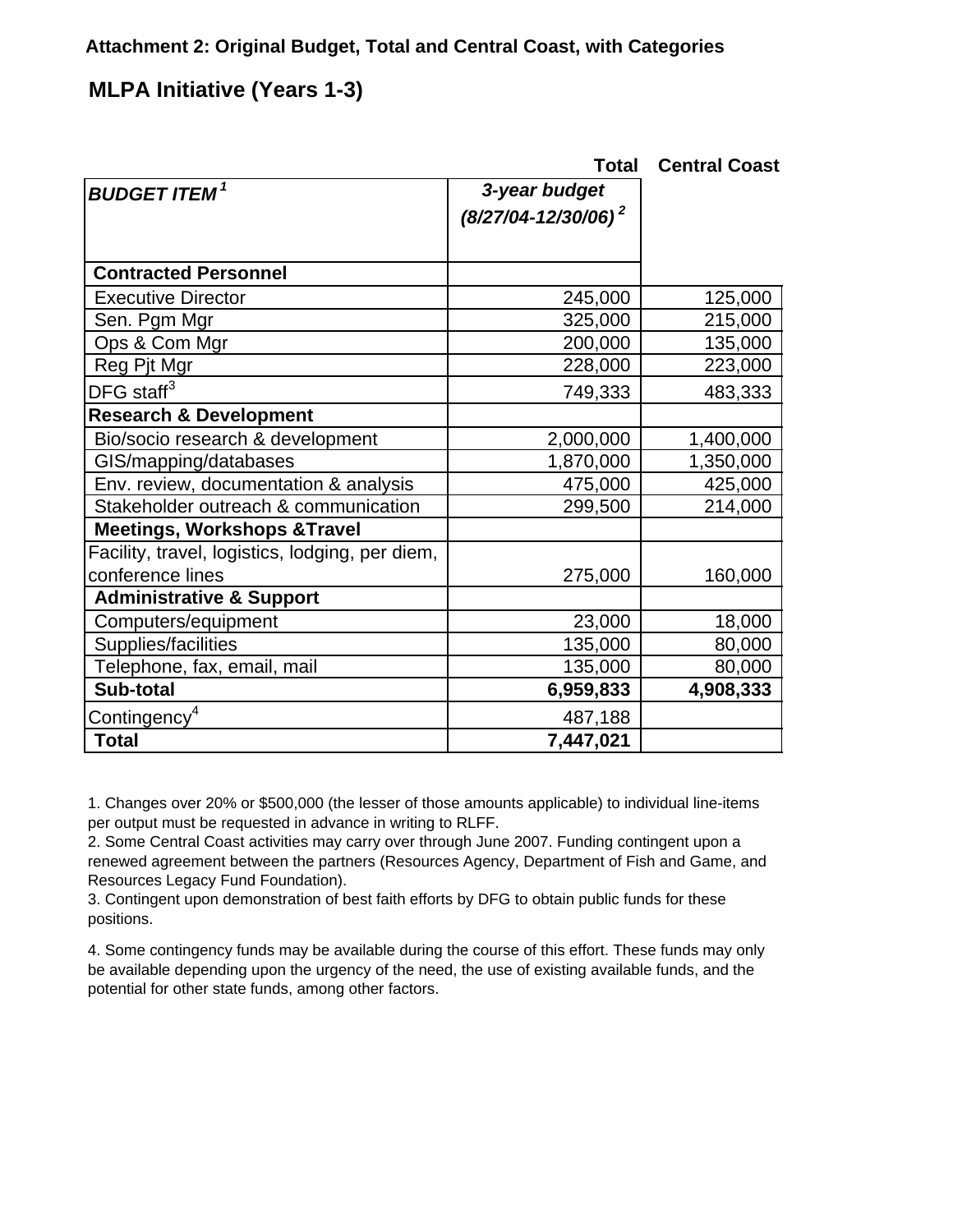